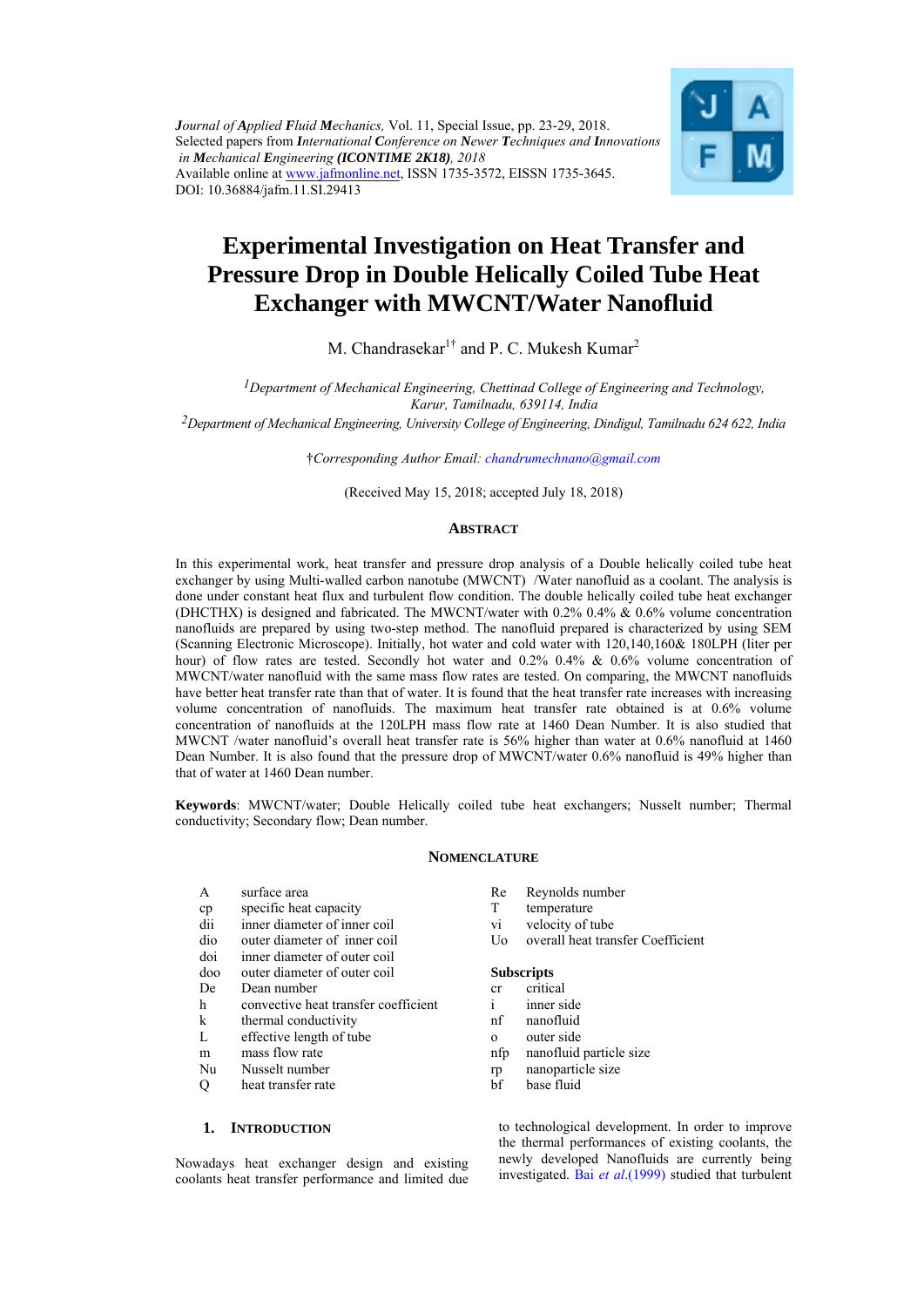heat exchanger from flat helical coils. It is noted that heat exchanger behavior is increased when coil pitch is increased compared with a straight tube. It is the extensive limit layer that is shed off into the focal point of the tube by the auxiliary stream that expands the heat exchanger coefficient, and this impact diminishes with expanding Reynolds number (Bai *et al*., 1999).The nearby heat exchanger coefficient on the external divider can be 3 to 4 times that of the inward divider. They built up a relationship of the Nusselt number as an element of the area on the fringe. They additionally built up a Nusselt number relationship; be that as it may, it didn't contain the Dean number as just a single size of the loop was utilized as a part of the trial. Correlations for the heat exchanger coefficients between straight tubes and helically curled tubes drenched in a water shower were performed. Findings demonstrated that the heat exchanger coefficient were more prominent in the helically snaked framework.

Ferng *et al*. (2012) worked out the numerical work in a helically curled heat exchanger. The numerical examination was engaged to anticipate the impacts of Dean number and pitch size of the tube on the heat and water driven qualities of a helical tube heat exchanger. They had considered three Dean numbers and four sizes of a pitch for their study. The turbulent wake around the back of a snaked tube, the optional stream inside the tube, and the creating stream and heat exchanger practices from the passage area, and so on was examined by them. Genic Srbislav *et al*. (2012) observed that the experimental work predict the exhibitions of heat exchangers with the helical tube. In their work, they had displayed the aftereffects of heat execution estimations on heat exchangers with concentric helical loops. It was discovered that the shell-side heat exchanger coefficient was influenced by the geometric parameters. The winding point, spiral pitch, and hub pitch are the geometric parameters which influence the heat exchanger coefficient. From the outcomes, it was presumed that the shellside heat exchanger coefficient depends on shell side water powered distance across. The last type of shell-side heat exchanger relationship proposed by Srbislav *et al*. (in which Nusselt and Reynolds numbers depend on water-powered measurement) is given by, Nu=0:50Re0:55Pr1/3( $/$ w).14.

It was carried out the trial think about on relentless state normal convection heat exchange from helical coil tubes. Water was utilized as a shower fluid with no blending and air was utilized as a coolant liquid. A straight copper container of 13 mm ID, 14 mm OD and 3 m length was twisting to create the helical loop. Two loops are utilized as a part of this investigation has an ebb and flow proportion of 0.1101 and 0.0942.The information were corresponded utilizing tube breadth as the trademark length. The outcomes demonstrate that the general heat exchanger coefficient and weight drop are expanded when the stream rate of coolant and flow proportion increment. It is studied from the literature review that very limited research work is reported on DTHCHE by using nanofluids. Therefore in this research work,

heat transfer performance and pumping power requirement of DTHCHE by using MWCNT/water nanofluids proposed.

It was concluded that the greatest improvement of inner heat transfer coefficient was observed by helically coiled tube with Al2O3 / water nanofluid then the circulation of nanofluid in a helical tube with a flow of laminar and increase the heat transfer coefficient and decreasing the friction factor by increasing nanofluid volume concentration. In secondary flow formation of coiled tubes with no undesirable impression of presence of nanoparticles. It was observed that there is no changes in parallel flow and counter flow conditions in overall heat transfer coefficient .So nanofluid passes through the helical coiled tube heat exchanger to increase heat transfer. It is observed that most of the existing investigations have been done on the double helically coiled tube have used water as the heat transfer fluid. Moreover, many research works have been carried out by changing the coiled tube dimensions by using water as target fluids. The research works on double helically coiled tube heat exchanger handling MWCNT /water Nanofluid is limited. Therefore, In this experimental work, heat transfer analysis and pressure drop of double helically coiled tube heat exchanger are investigated by using different volume concentration of<br>MWCNT /Water nanofluids as a coolant /Water nanofluids as a coolant. Srinivasan (2017) studied and analysed about the missile with grid fins and the effect on flow drag using ANSYS. Godwin (2017) and Lakshmanan (2017) investigated about the optimum parameters for obtaining the best performance using alternate fuels of IC engines working under the current cooling system using Nanofluids.

## **2. MATERIALS AND METHODS**

#### **2.1 Particulars of MWCNT Nanostructures**

The Particulars of MWCNT are given by the supplier as mentioned in table 1. The SEM image shows that the CNTs are uniformly dispersed in the base fluids figure.2. Prasher (2006) and Timofeeva (2009) reported that The thermal conductivity and viscosity are found the formulas and experimentally find the 'k' and 'μ' values. The values are compared, there is no major difference in that 'k' and 'μ' theoretical values

| Volume<br>concentration<br>of MWCNT<br>(%) | Thermal<br>conductivity, $K$<br>$(W m-1 K-1)$ | Viscosity,<br>$\mu$ (Ns m-2) |
|--------------------------------------------|-----------------------------------------------|------------------------------|
| 0.2                                        | 0.7136                                        | $1.5255*10-3$                |
| 0 <sub>4</sub>                             | 0.8125                                        | $2.044*10^{-3}$              |
| 06                                         | 0.888                                         | $2.5652*103$                 |

**Table 1 Properties of MWCNT** 

#### **2.2 Preparation of MWCNT/water Nanofluid**

The MWCNT nanoparticles were purchased from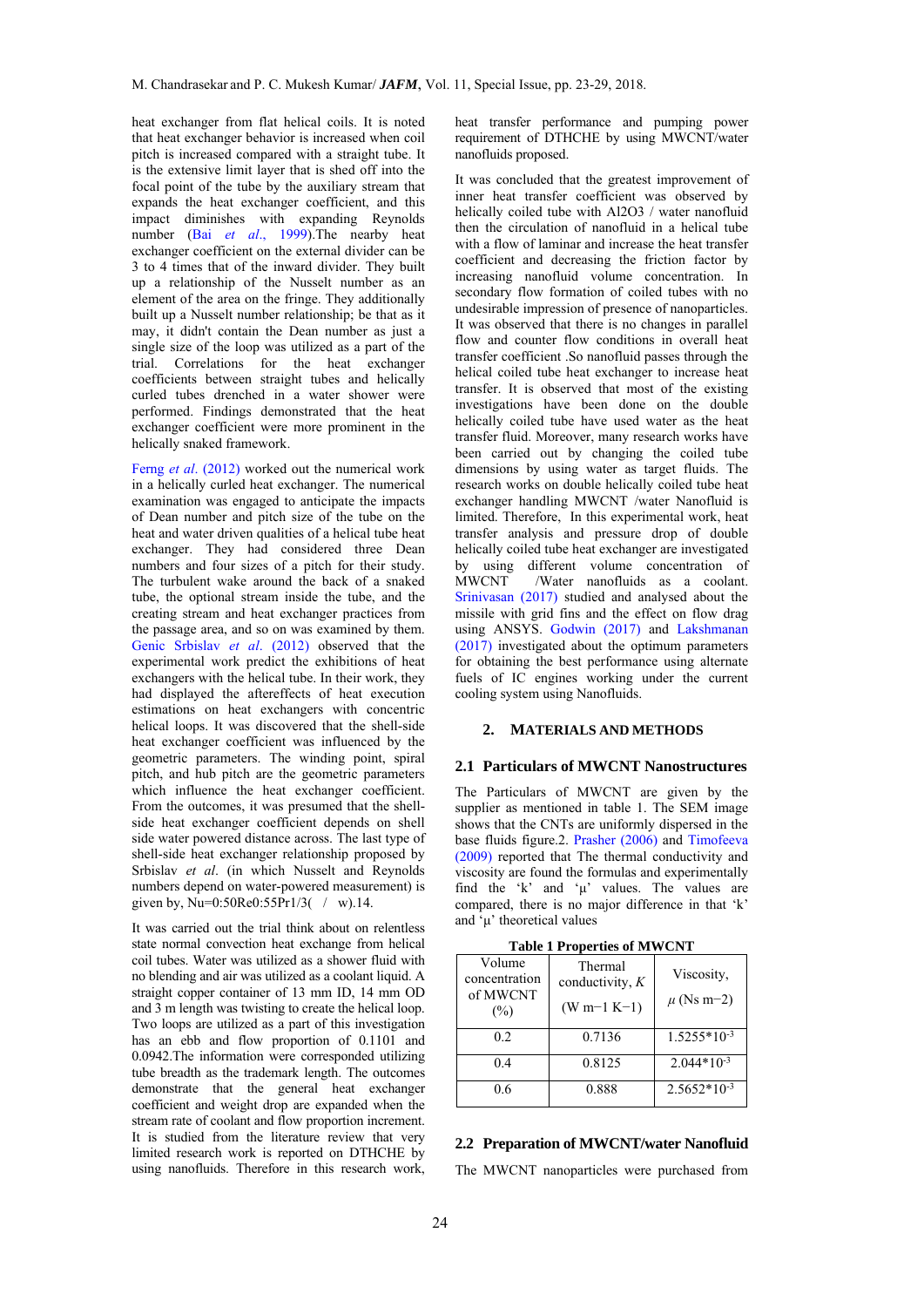Nanostructured & Amorphous Materials, Inc. Houston, TEXAS, and the USA. The MWCNT nanoparticles considered by UV- visible spectroscopy.The average CNT dimensions were found to be between 50-80.nm (the error limit is ±5nm) using Zeta potential of nanoparticles Fig. 1. In this research MWCNT, water-based nanofluid is prepared by two methods. Because two-step method is superior for nanostructure and this two-step method gives greater stability with a small amount of agglomeration Ghadimi (2011) The MWCNT water-based nanofluids have been synthesized at 0.2%, 0.4%, 0.6%, volume concentration and morphologically characterized by nanofluid attained by the help of (SEM) are shown Fig. 2. SEM image visibly shown the MWCNT formation is concentric tube-like hollow tubes with continuous sheets exactly similar to the MWCNT alignment. From the Fig 2. the nanostructures are stable without any agglomeration and homogeneously spread. And also detected there is not at all sedimentation of nanotubes after 30 days of the immobile situation of nano fluid.

Ruthven (1971) stated that the secondary flow mete out the greater heat and velocity profiles reaches the maximum level compare than the straight tubes any type of flow conditions (Laminar & Turbulent). Also, they have reported some pressure drop occurred in the secondary formation of tubes. Jayakumar *et al* (2010) have recommended that any correlation for estimation of Nusselt number for the helically coiled tube is included the helical coil parameters pitch with circle geometrical dimensions apart from flow limitations with basic properties.

Saidur *et al*. reported that industrial heat exchanger is effectively working by implementing the nanofluid as a heat transfer medium fluid. Huminic (2011) concluded heat transfer coefficient of the base fluid and Nano fluid increasing the mass flow rate as well as Dean Number also simultaneously increased. Hashemi (2012) reported that the heat transfer results are superior to the straight tube and CuO / oil Nano fluid generates the greater heat transfer and nominal pressure drop occurred. Their innovation idea of the parameter that is "performance index" to consider heat transfer and pressure drop characteristics at the similar period. Kumaresan (2012) delivered to SDBS solution-soap oil (Sodium dodecyl benzene sulfonates) is a surfactant to maintaining the long-term stability of nanotubes deionized water. Venkatesh *et al* (2016) studied the flow of heat and fluid in solar air heater using Computational Fluid Dynamics (CFD). The predicted temperature results were observed within a deviation of  $\pm 10.64\%$ 

Jorge (2009) found that the extreme heat transfer improvement is achieved in nearly 45 minutes in an ultrasonic vibrator. Ultrasonic vibration results and SEM results are related to heat transfer enhancements of MWCNT nano fluids. The required quantity of MWCNT nanoparticles are dispersion into deionized water with the Ultrasonic vibrator (Toshiba, India) making Ultrasonic pulses 100 W at  $40 \pm 5$  kHz and run the Ultrasonic vibrator for nonstop four hours to produce the nominal

dispersion of nanoparticles as well as the steadystate condition of MWCNT nanoparticles with the suspension of nanoparticles prepared. The 0.1 %volume concentration of nanoparticles of Sodium dodecyl benzene sulfonates (SDBS-soap oil) Surfactant is mixed with deionized water to produce the improved stability of nanofluids. Pak (1998) revealed that the adding the MWCNT nanoparticles is gives the best agglomeration and increase the viscosity of MWCNT nanofluid as well as the increase the overturn the thermal conductivity of nanofluid.



**Fig. 1. UV- visible spectroscopy of MWCNT nanoparticles** 



**Fig. 2. SEM image of MWCNT/water nanofluid.** 

#### **3. DOUBLE TUBE HELICALLY COILED TUBE HEAT EXCHANGER (DTHCTHX)**

Xin (1996) conveyed helically coils are used as a heat exchanger in Nuclear power plants, foodstuff processing units, refrigeration units and recovery plants. Naphon reviewed that Helically coiled tube heat exchangers and nanofluids are submissive heat transfer standard. Vimal (2008) reported that shell regions gain an only small amount of heat transfer transferred. In order to replace shell to double tube helically coiled heat exchangers for better performance of heat transfer rate is increased.



**Fig. 3. Double helically coiled tube coil** 

Shah (1987) recommended that double tube helically coiled will be resolved by either the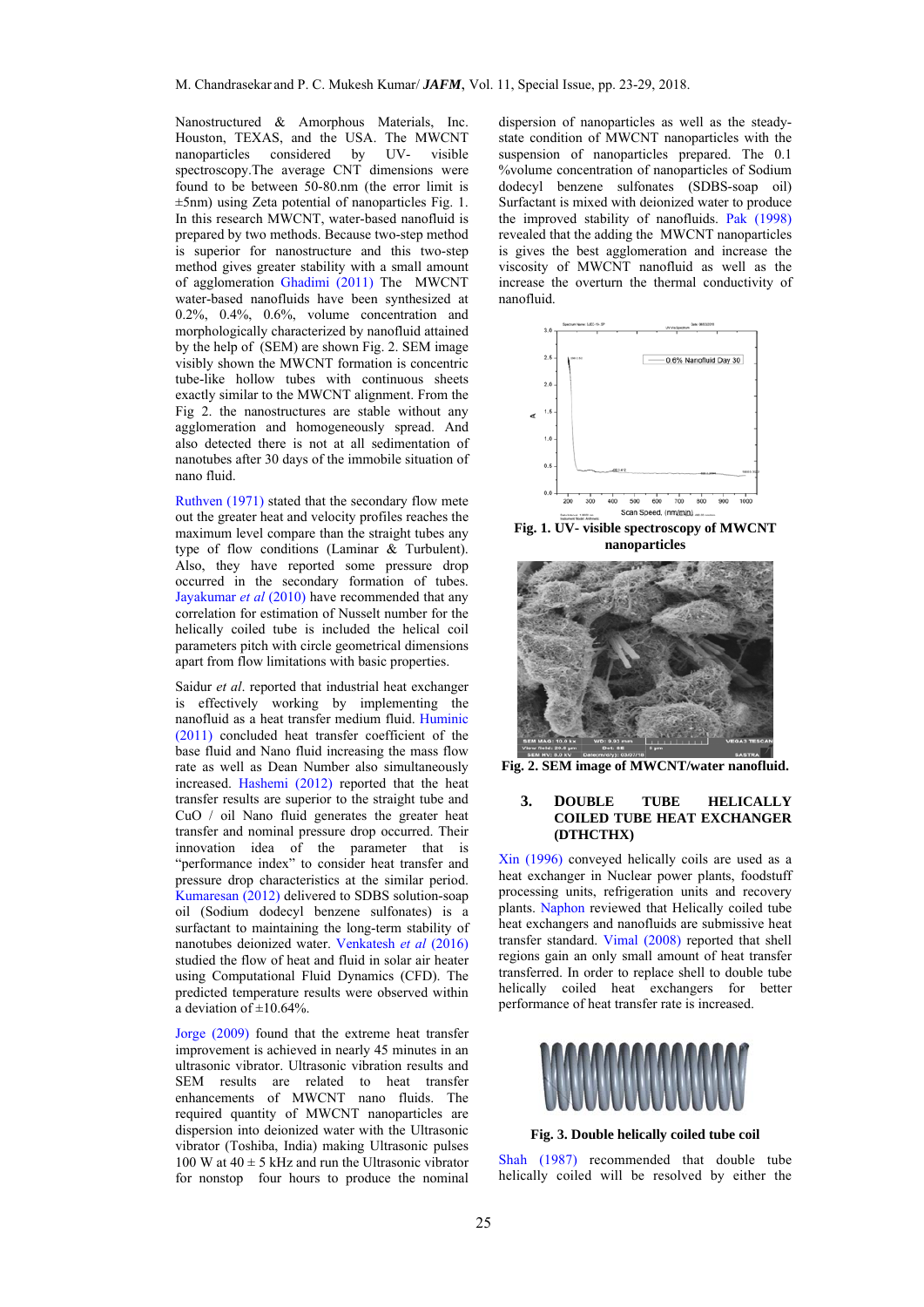heating or refrigeration are delivered by a secondary fluid in part of the wall. Double tube helically coil is maintained constant wall flux conditions. Rennie (2005) concluded that heat transfer in a double helically coiled tube heat exchangers fixed of one concentric circle. When the coil mean diameter increase at the time that heat exchanger gains the better overall heat transfer coefficient.

#### **4. EXPERIMENTAL SETUP**

Figure 4. illustrates the schematic diagram of the experimental setup. The experimental set-up consists Double helically coiled tube. The outer tube is used to hot water. Double helically coiled tube inner tube uses MWCNT / water nano fluid. The outer tube side flow and coiled tube side flow are in counter flow configuration. Outer tube side loop is connected with storage vessel size 30cm x 25cmx25cm, with 2KW capacity, hot water pump with the thermostat. Double coiled tube loop side is connected with a monoblock pump with 0.5hp power, flow control valve fixed in the tube side, test section, cooling unit, and storage tank of five-liter capacity.



## **Fig. 4. Block diagram of the experimental arrangement**

The Double helically coiled tube is made by winding a straight copper tube on the wooden cylindrical template. Fine sand has filled the tube to not have the distortion of the inner surface. The Double helically coiled tube is made up of copper. The thermostat is used to maintain the temperature of hot water in outer tube storage vessel. Four Ktype thermocouples of  $0.09^{\circ}$ C accuracy were used to measure the inlet and outlet temperature of the Double helically coiled side. Four K –type thermocouple of  $0.09^{\circ}$ C were fitted on the outer surface of coiled to measure the outer tube temperatures.

The thermocouples were fitted in the metal paste to avoid leakage. The calming section is provided in the Double helically coiled tube to avoid the entrance effort. The pressure gauge is used to measure the pressure inlet and outlet of the nanofluid inner tube. The outer tube is insulated with pure cotton threads to maintain constant heat flux method. A flow control valve is fitted in the flow pipe to control the flow, radiator with an

attachment fan is used to cool the hot nanofluids. Dean (1927) has suggested the dimensionless number is called as Dean Number, it is related to the inertia and centrifugal force in flow through a bent pipe. Dean number dealings with the secondary flow.

Before using the nanofluid water is circulated to check the experimental setup and its fittings and their leakages and confirm all equipment functions.

#### **4.1 Experimental Procedure**

The Double helically coiled angle is maintained constant throughout the test. Hot water and cold water are allowed to outer tube and tube side respectively under counter flow condition. The pump is operated when the outer tube side attains the required steady state temperature. The outer tube side fluid temperature is controlled by the thermostat. The corresponding temperatures are noted at the outer tube and Double helically coiled tube side. The nanofluid at 0.2% 0.4% and 0.6% volume concentration are circulated through tube side. Hot water is circulated to the outer tube side. Flow rate on the outer tube side is kept constant (150LPH) and flow rate on tube side is varied. The temperatures are measured after getting steady state condition. The flow rates are recorded manually by collecting the fluid with the measuring Jar and stopwatch. The tests were conducted in the range of  $481 <$  De  $<$  2300 underflow condition. The range of nanofluid flow rate is in the range of 120 – 180 LPH. The pressure drop is recorded by using the Pressure gauge. Total nanoparticles are measured by assessing the tube side Nusselt number are exposed to uncertainties some of the mistakes found in the measuring techniques. Table 2 and 3 represents the physical properties of nanoparticle and thermal properties of nanofluids.

**Table 2 Physical Parameters of MWCNT Nanoparticles** 

| <b>Material Parameters</b> | <b>MWCNT</b> |
|----------------------------|--------------|
| True Density, $g/cm3$      | 2.1          |
| Bulk Density, $g/cm3$      | 0.18         |
| Length, um                 | $10 - 20$    |
| Outer diameter, nm         | $50 - 80$    |
| Inner diameter, nm         | $5 - 15$     |

| Table 3 Thermo physical Properties of Water |  |
|---------------------------------------------|--|
| And 0.6% Vol. Con Nano fluid                |  |

| <b>Materials Properties</b>        | Water | <b>MWCNT</b> |
|------------------------------------|-------|--------------|
| Density $(kg/m3)$                  | 997   | 1660         |
| Specific heat<br>Capacity (J/kg K) | 4187  | 2310         |
| Thermal<br>Conductivity<br>(W/mK)  | 0.613 | 0.888        |
| Dynamic<br>Viscosity (cP)          | 0.8   | 2.562        |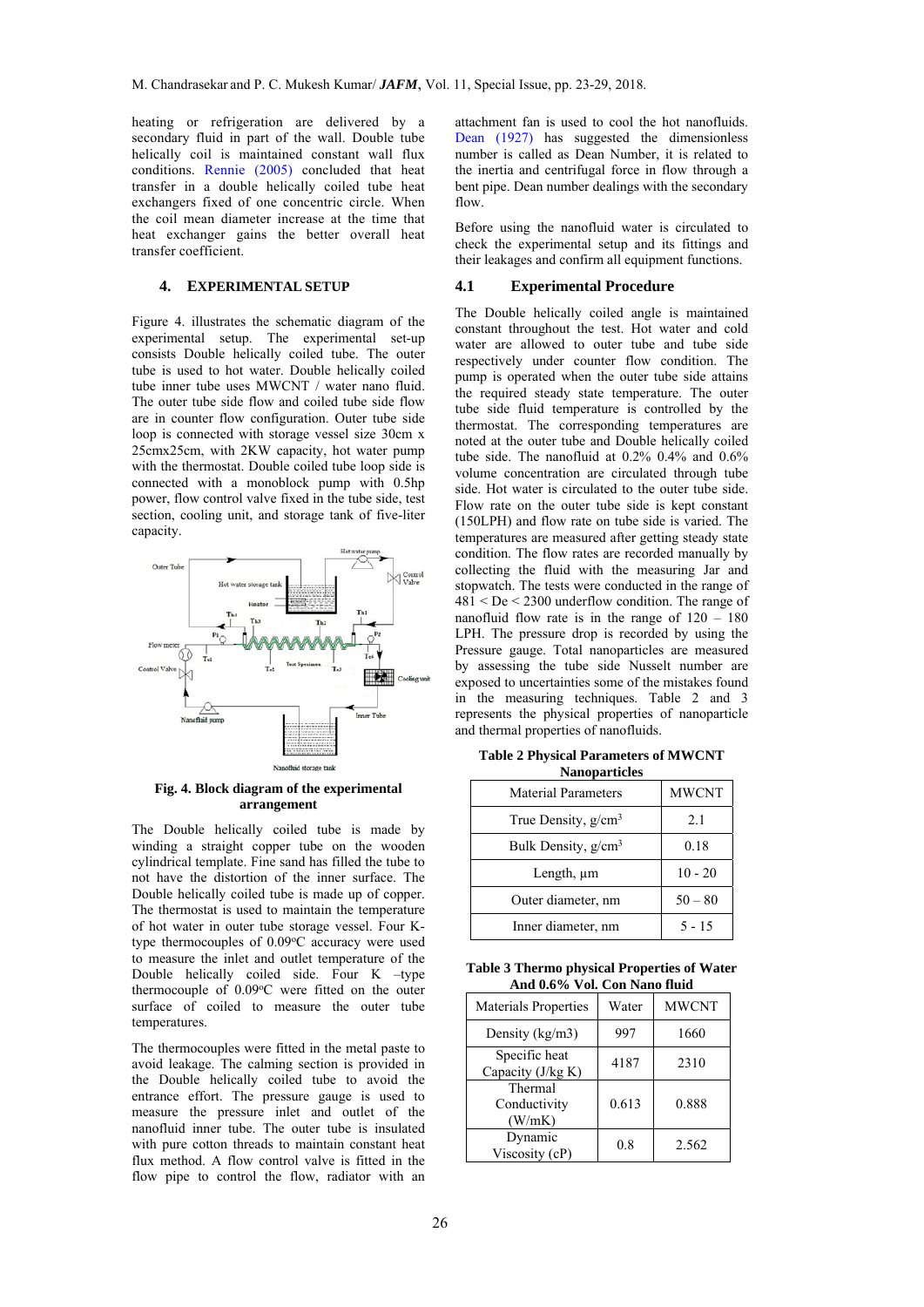## **4.4 Data Processing**

Finding the heat transfer for base fluid and MWCNT nanofluids are predictable from equations (1) and (2). Average heat transfer only used for this experimental work.Heat transfer coefficient of an inner and overall helically coiled tubes are found the from equations .(3) and (4).

$$
Q_{\text{bf}} = M_{\text{bf}}^* C_{\text{pbf}} (T_{\text{inlet}} - T_{\text{outlet}})^* 1000 \tag{1}
$$

$$
Q_{nf} = M_{nf} * C_{pnf}(T_{inlet} - T_{outlet}) * 1000
$$
 (2)

$$
U_o = \frac{Q}{A_o l m t d} \tag{3}
$$

$$
h_i = \frac{Q_c}{A_{io}\left(T_2 - T_1\right)}\tag{4}
$$

#### **5. RESULTS**

# **5.1 Heat Transfer of MWCNT/Water Nano Fluids**

Figure 5.shows that the increasing overall heat transfer coefficient with increasing tube side Dean number and particle volume concentration. The enhancement of the maximum overall heat transfer coefficient is 50% at 0.6% volume concentration at tube side Dean number of 2300. It is due to maximum heat transfer and reducing the temperature drop between the nanofluid in inner coil tube.







**Fig. 6. Deviation of inner heat transfer coefficient with tube side Dean Number.** 



**Fig. 7. Deviation of inner Nusselt number with tube side Dean Number.**

Figure 6.shows that the effect of change of particle volume concentration on inner heat transfer coefficient. It is studied that the tube side heat transfer coefficient increases with respect to the Dean number. The enhancement of tube side inner heat transfer coefficient were found to be 30%, 58%, and 68% higher than the water at 0.2%, 0.4%, and 0.6% MWCNT/water nanofluids respectively. It is found that heat transfer coefficient is improved even at 0.1% particle volume concentration. This is because of the reduction in the temperature difference between the wall and the bulk nanofluids. The reduction of wall temperature occurs when the dispersed and suspended MWCNT impinges the bent surface as helically coiled shape.

Figure 7 describes the enhancement of experimental Nusselt number by varying tube side Dean number and particle volume concentration. The enhancements of tube side experimental Nusselt numbers were found to be 44%, 62% and 73% at 0.2%, 0.4% and 0.6% MWCNT/water nanofluids, respectively when compared to water. The enhancement may due to thorough mixing of fluid particles and CNTs, and Brownian motion of CNTs. It means that the formation of secondary is not affected when MWCNT is allowed in the double helically coiled tube.

## **5.2 Effect of Pressure Drop**



**Fig. 8. Deviation of pressure drop with tube side Dean Number** 

Figure 8 shows that the pressure drop increases with increasing particle volume concentration and Dean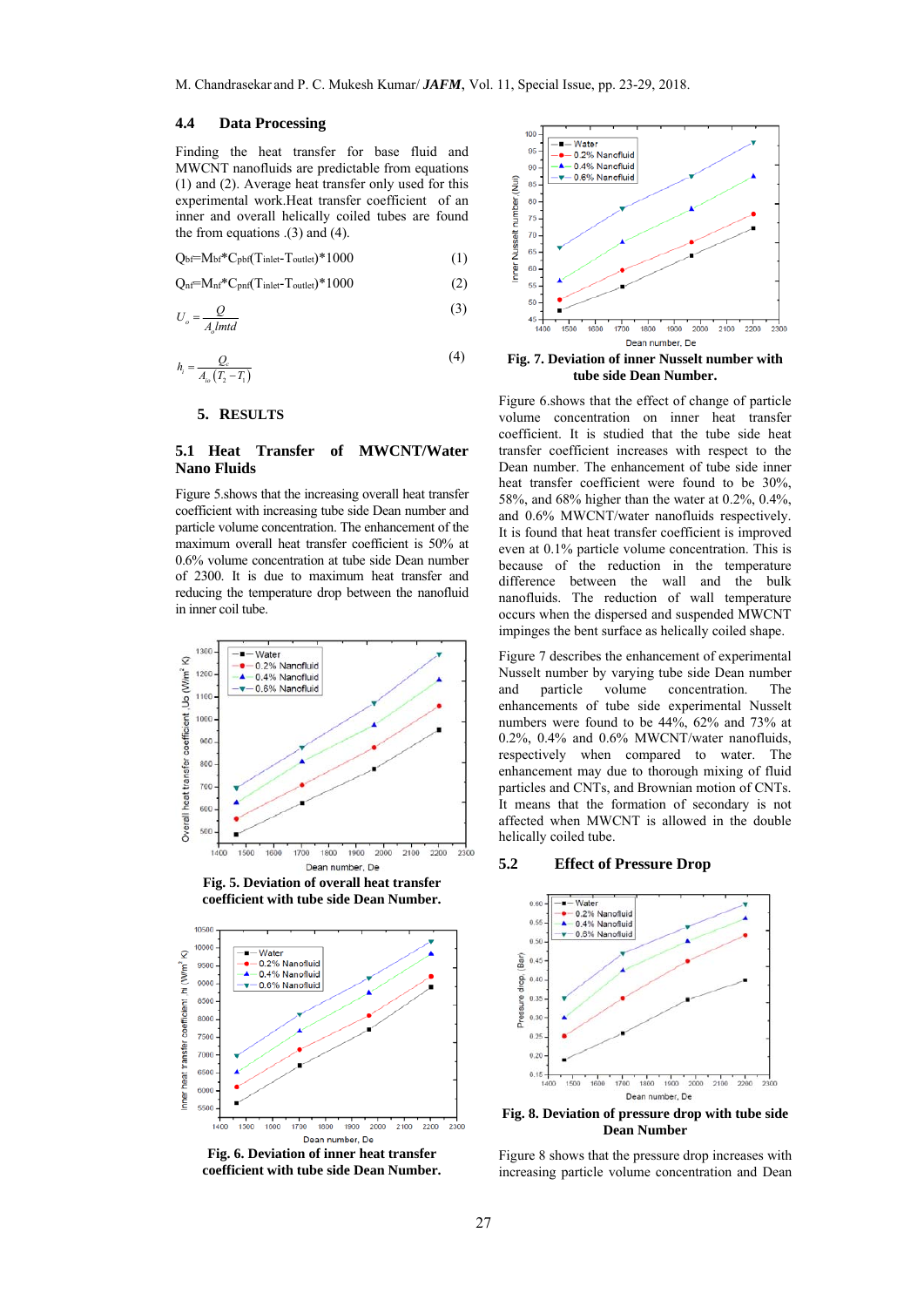Number. The pressure drop of 0.2%, 0.4% and 0.6% are 28%, 56% and 84% higher than water respectively. This is due to increase in viscosity when increasing particle volume concentration. It is found that pressure drop at 0.6% nanofluid and at maximum Dean Number is the highest.

## **5. CONCLUSION**

In this experimental investigation, Turbulent (480 < De < 2300) heat transfer and experimental pressure drop of the double helically coiled tube with MWCNT/water nanofluid at 0.2%, 0.4%, and 0.6% particle volume concentration were tested. The nanofluids have been prepared by a two-step method. The heat transfer and pressure drop of water and nanofluids are compared. It is studied that the heat transfer coefficient increase with increasing the particle concentration. The maximum enhancement of overall heat transfer coefficient and Nusselt number were found to be 50%, 56%, and 60% respectively higher than water at 0.6% volume concentration. These enhancements are due to the higher thermal conductivity of nanofluid, through a mixing of nanofluids, and easy movement of a nanoparticle. Further, it is observed that the presence of CNTs does not lead to the formation of very strong secondary flow in a coiled tube. It is also noted that the pressure drop increases while increasing particle volume concentration. The pressure drop is 84%. higher than water at 0.6% volume concentration. This pressure drop increase is due to increase in viscosity when the particle volume concentration is increased. Therefore, the MWCNT/ water nanofluids are the suitable cooling fluids in double helically coiled tube heat exchanger with considerable pressure drop. Therefore the MWCNT nanofluid has the potential use of a DTHCHE and the replace existing coolants.

#### **REFERENCES**

- Bai, B. F., L. Guo, Z. Feng, and X. Chen (1999). Turbulent heat transfer in a horizontally coiled tube, *Heat Transfer Asian Res.* 28, 395–403.
- Dean, W. R. (1927) Note on the motion of fluid in a curved pipe, *Philos. Mag* 4, 208-223.
- Ferng, Y. M., W. C. Lin, and C. C. Chieng (2012). Numerically Investigated Effects of Different Dean Number and Pitch Size on Flow and Heat Transfer Characteristics in a Helically Coil Tube Heat Exchanger, *Applied Thermal Engineering* 36, 378-385.
- Genic, B., Jacimovic M., Jaric S., Budimir J., Dobrnjac (2012). Research on the shell-side Thermal performances of heat exchangers with helical tube coils, *International Journal of Heat and Mass Transfer* 55, 4295–4300.
- Ghadimi, A. (2011). A review of nanofluid stability properties and characterization in stationary conditions, *International Journal of Heat and Mass Transfer* 54, 4051-4068.
- Godwin Antony, A., S. Dinesh, K. Rajaguru, V. Vijayan (2017). Analysis and Optimization of Performance Parameters in Computerized I.C. Engine Using Diesel Blended with Linseed Oil and Leishmaan's Solution, *Mechanics and Mechanical Engineering* 21(2), 193–205.
- Hashemi, (2012). An empirical study on heat transfer and pressure drop characteristics of CuO–base oil nanofluid flow in a horizontal helically coiled tube under constant heat flux", *Int. Communications in Heat and Mass Transfer* 39, 144–151.
- Huminic, A. (2011). Heat transfer characteristics in double tube helical heat exchangers using nanofluids, *Int. Journal of Heat and Mass Transfer* 54, 4280-4287.
- Jayakumar, M., I. Mandala, and V. Vijayan (2010). CFD analysis of single-phase flows inside helically coiled tubes*, Computers and Chemical Engineering* 34, 430-446.
- Jorge, P., L. Alvarado, C. Marsh, T. A. Carlson, D. A. Kessler and K. Annamalai (2009). An experimental study on the effect of ultrasonication on viscosity and heat transfer performance of multi-wall carbon nanotubebased aqueous nanofluids, *International Journal of Heat and Mass Transfer* 52, 5090-5101.
- Kumar, V., B. Faizee, M., Mridha, K. D. P. Nigam (2008). Numerical studies of a tube-in-tube helically coiled heat exchanger, *Chemical Engineering and Processing* 47, 2287-2295.
- Kumaresan, V. and R. Velraj (2012). Experimental investigation of the thermo Physical properties of water – ethylene glycol mixture based CNT nanofluids, *Thermochimica Acta* 545, 180-186.
- Lakshmanan, P., P. Kaliyappan, M. Ranjithkumar, K. Aravinth, D. Vakkachan, C. Moorthy and S. Kumar (2017). An Experimental Investigation to Study the Performance and Emission Characteristics of Chicken Fat Oil Fuelled DI Diesel Engine, *Journal of Applied Fluid Mechanics* 10, Special Issue, 85-91
- Naphon, P. and S. Wongwises (2006). A review of flow and heat transfer characteristics in curved tubes, J. Renew. Sustain. *Energy Rev.* 10, 463- 490.
- Pak, B. C. and Cho, Y. L. (1998). Hydrodynamic and heat transfer study of Dispersed fluids with submicron metallic oxide particles, *Exp. Heat Transfer* 11, 151-170.
- Prasher, R. (2006). Measurements of nanofluid viscosity and its implications thermal applications, *Appl. Phys. Lett.* 89, 133108.
- Rennie, T. J. and V. G. S. Raghavan (2005). Experimental studies of a double pipe helical heat exchangers, Exp. *Thermal Fluid Sci.* 29, 919-924.